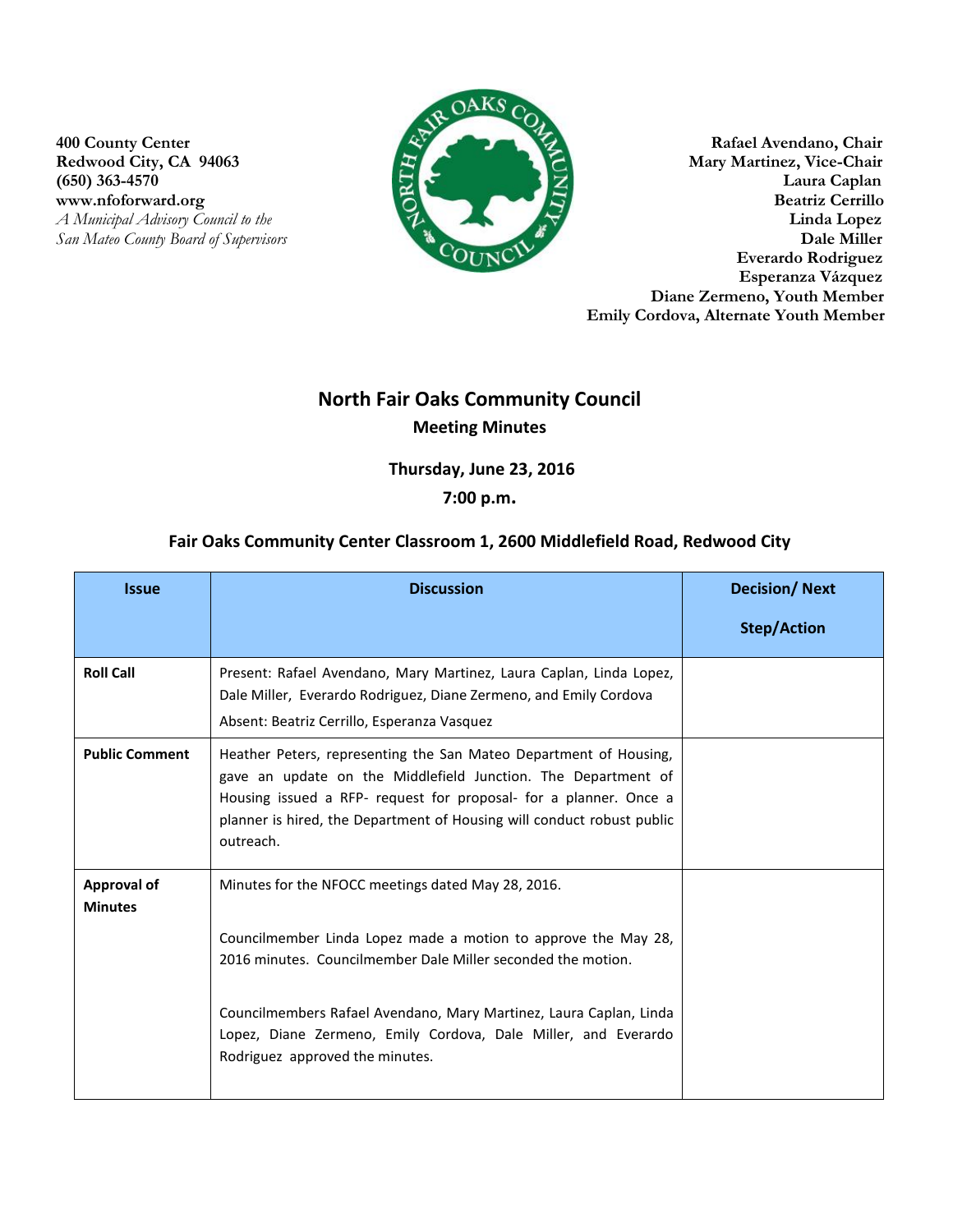| <b>Presentation on</b><br>the Dumbarton | Melisa Reggiardo, SamTrans' spokeswoman, provided the following<br>information:                                                                                                                                                                                                                                                |  |
|-----------------------------------------|--------------------------------------------------------------------------------------------------------------------------------------------------------------------------------------------------------------------------------------------------------------------------------------------------------------------------------|--|
| Transportation                          |                                                                                                                                                                                                                                                                                                                                |  |
| <b>Corridor Study</b>                   | Melisa prefaced her presentation by informing the public and council<br>the information presented is available on SamTrans' website.                                                                                                                                                                                           |  |
|                                         | A SamTrans study has found the largest problem, in regards to traffic<br>congestion, to be a growth imbalance, or job-housing imbalance due to<br>employment hotspots:                                                                                                                                                         |  |
|                                         | -79% of morning trips head West, while 21% drive East                                                                                                                                                                                                                                                                          |  |
|                                         | -Reverse trends coincide in the afternoon                                                                                                                                                                                                                                                                                      |  |
|                                         | Trends today are projected to continue; the Bay Area is experiencing:                                                                                                                                                                                                                                                          |  |
|                                         | -job growth                                                                                                                                                                                                                                                                                                                    |  |
|                                         | -increased congestion                                                                                                                                                                                                                                                                                                          |  |
|                                         | -a growing job-housing imbalance                                                                                                                                                                                                                                                                                               |  |
|                                         |                                                                                                                                                                                                                                                                                                                                |  |
|                                         | SamTrans is geared to manage a study for a 15-month schedule.                                                                                                                                                                                                                                                                  |  |
|                                         | The study will focus on short term (2020s) and long term (2030s)<br>improvements and phasing. The goals of the study are:                                                                                                                                                                                                      |  |
|                                         | Study and consider operational and capital improvements<br>٠<br>Work with regional partners (such as Facebook) to expedite<br>$\bullet$<br>improvements<br>Assess how the rail bridge may be used<br>٠<br>Make effective use of transportation assets                                                                          |  |
|                                         | SamTrans will ensure all actions:                                                                                                                                                                                                                                                                                              |  |
|                                         | are in accordance with Title VI Measures<br>$\circ$                                                                                                                                                                                                                                                                            |  |
|                                         | correlate with average peak traffic times, persons throughout<br>$\circ$                                                                                                                                                                                                                                                       |  |
|                                         | will consider net capital costs and qualitative risk scores<br>$\circ$                                                                                                                                                                                                                                                         |  |
|                                         | take caution to avoid disporpronate burden and disparate<br>$\circ$                                                                                                                                                                                                                                                            |  |
|                                         | impacts                                                                                                                                                                                                                                                                                                                        |  |
|                                         |                                                                                                                                                                                                                                                                                                                                |  |
|                                         | Study will consider an array of short and long term improvements.                                                                                                                                                                                                                                                              |  |
|                                         | Some ideas for short term improvements are bus only turn laws,<br>metering lights, and visible speed limits. Some long term improvements<br>hope to be bus lanes, added general purpose lanes, autonomous<br>vehicles/buses, and personal rapid transit. Any alternations on the rail<br>bridge would require long term plans. |  |
|                                         | The next steps are to:                                                                                                                                                                                                                                                                                                         |  |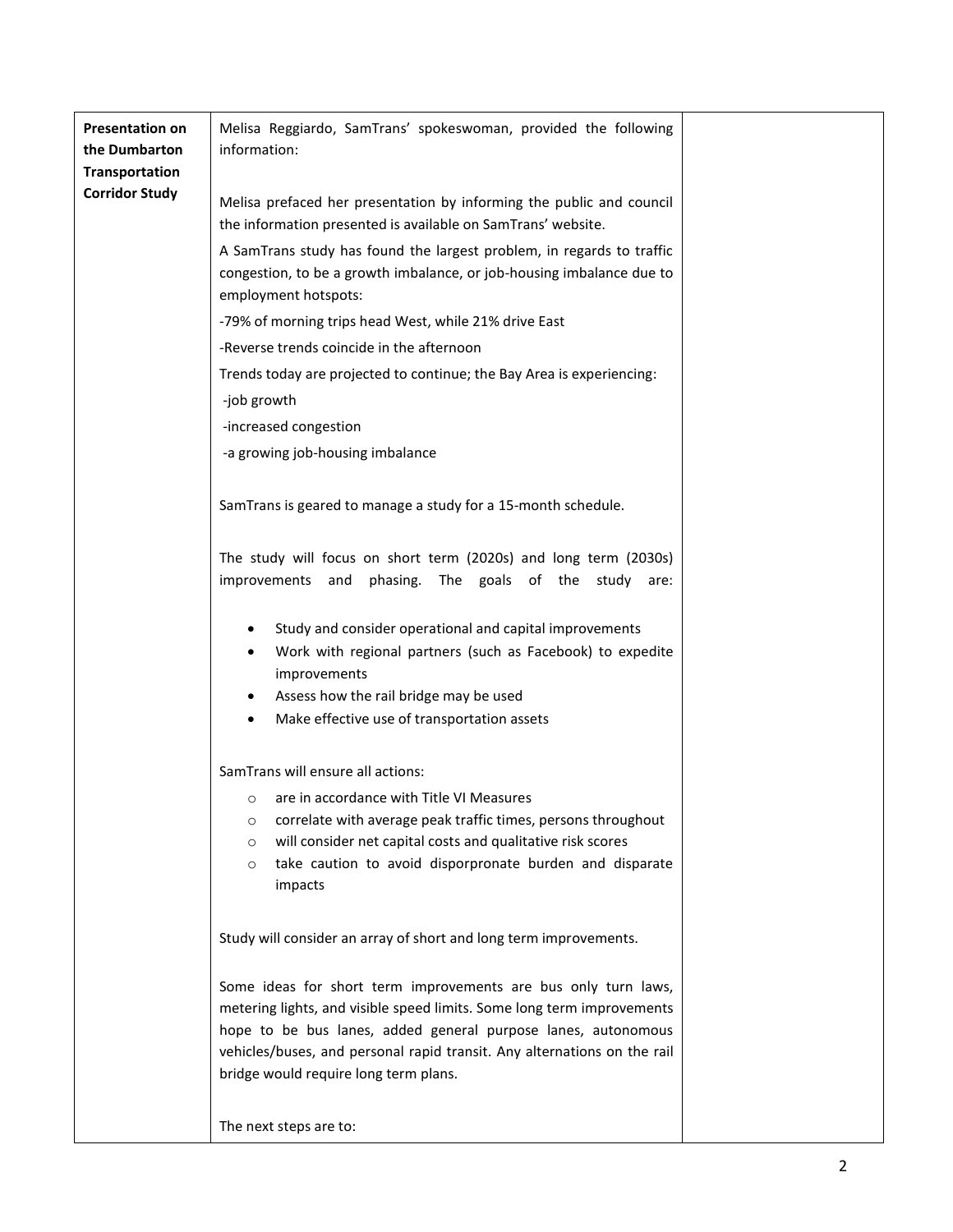1) Screen initial alternatives 2) Further study short list alternatives 3) Develop financial plan 4) Consider public/private partnerships 5) Recommend phasing The following are Outreach Milestones: May 2016: Existing conditions, project goods and materials, initial alternatives September 2016: initial alternatives screening, alternatives carried forward • April 2017: Evaluation of alternatives carried forward, funding planning, phasing plan If one has a question or comment they wish to share, all are invited to stakeholder/public meetings. If one has a specific question, their website contains information on the study, [www.samtrans.com/DBCstudy.](http://www.samtrans.com/DBCstudy) To contact Melisa directly, email her at [reggiardom@samtrans.com](mailto:reggiardom@samtrans.com) or call Melisa at 650-508-6283, or mail her at: Melisa Reggiardo, San Mateo County Transit District, P.O. Box 3006, 1250 San Carlos Avenue, San Carlos, CA, 94070 SamTrans is happy to hear from anyone. Public Comment: Henry Riggs, citizen of Menlo Park, asked to what degree will the study investigate the possibility of using existing infrastructure, or lighter equipment. John Wedell, citizen of Menlo Park, agreed that a rail system needs to be put into place to alleviate traffic. John then recommended a H.O.V. lane be added to 101 to alleviate congestion. Mary Cody, citizen of the unincorporated part of Menlo Park, voiced a concern about construction noise and train noise lowering the quality of life in North Fair Oaks. Mary then question Facebook's partiality in funding the project. Isabella Chew, citizen, expressed enthusiasm about the project. Isabella recommended valet-parking for those who want to bike, and advocated a light rail system that would both alleviate noise and give biking and walking preference. Barry Ferrier, citizen of Union City, recommended the Dumbarton Rail Advisory Committee and the Citizen Advisory Committee be involved in the decision making. Barry believes the goal should be to alleviate

congestion for both sides of the Bay, and both sides of the Bay be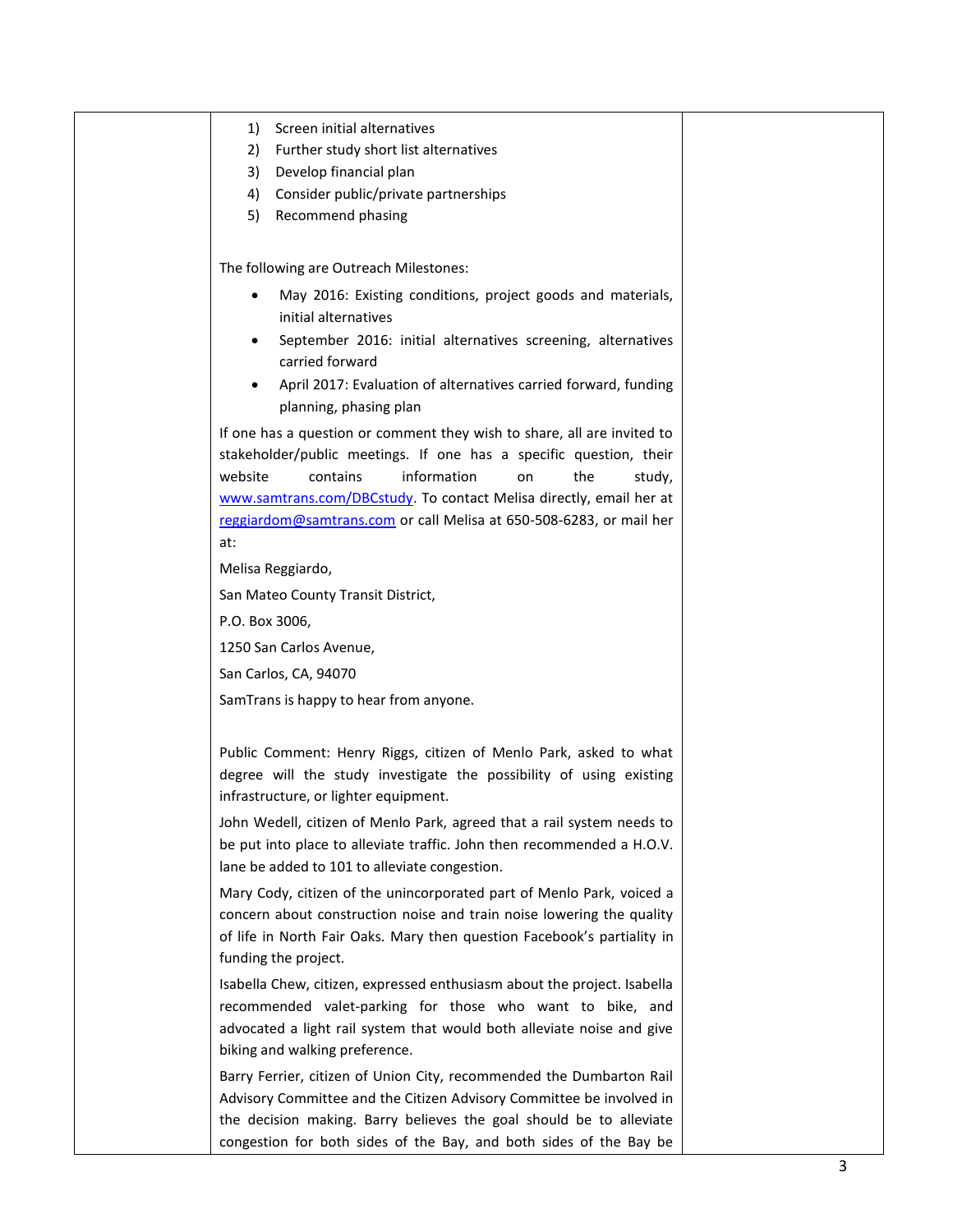properly informed.

Councilmember Everado Rodriguez suggested the contact information be distributed, in someway, to the public. Melisa said she could save the information to the desktop projection for all to see, even after she leaves.

Councilmember Laura Caplan asked if a timeframe for the development of a bike/pedestrian path was already decided. Melisa said no decision has been made for a bike/pedestrian path, though the design phase and environmental considerations involved in the study will inform that process. Councilmember Laura Caplan then asked if the study is broad enough to include approach improvements, especially Marsh Road. Melisa said absolutely, and that the approaches might be more impactful than the work done on the bridge.

Councilmember Dale Miller asked if a discussion has taken place about a possible station that could interface with a future bullet train. Melisa responded possibly, that it would a discussion left for a the next phase of planning, specifically an issue reserved to conceptual engineering analysis. Councilmember Dale Miller asked if she could explain "personal rapid transit." Melisa said it was not a well known mode of transportation, but as part of this study, SamTrans was doing their due diligence and looking at all possibilities.

Councilmember Everado Rodriguez asked where the money has come from, and where it will come from. Melisa said the study is funded by Facebook and the future funding of the project-either public or privatewill be one of the most important discussions that will take place in a future phase. Councilmember Everado Rodriguez expressed concern over failed projects due to lack of funding.

Chair Rafael asked how the public will be informed, from youth to seniors. Melisa said old and young can go to any public meetings, as well as contact her anytime through the previous information provided. Melisa conceded SamTrans did not target specific age cohorts in their outreach; their aim was to get the population residing in those areas to come out.

Councilmember Linda Lopez asked for a reminder of what will happen in September. Melisa reminded the next milestone in the study will be reached in September, which will be the time when SamTrans makes the decision on what to study further. Councilmember Lopez then asked if Facebook has provided funding and if they have provided a plan. Melisa confirmed Facebook has provided funding, but they have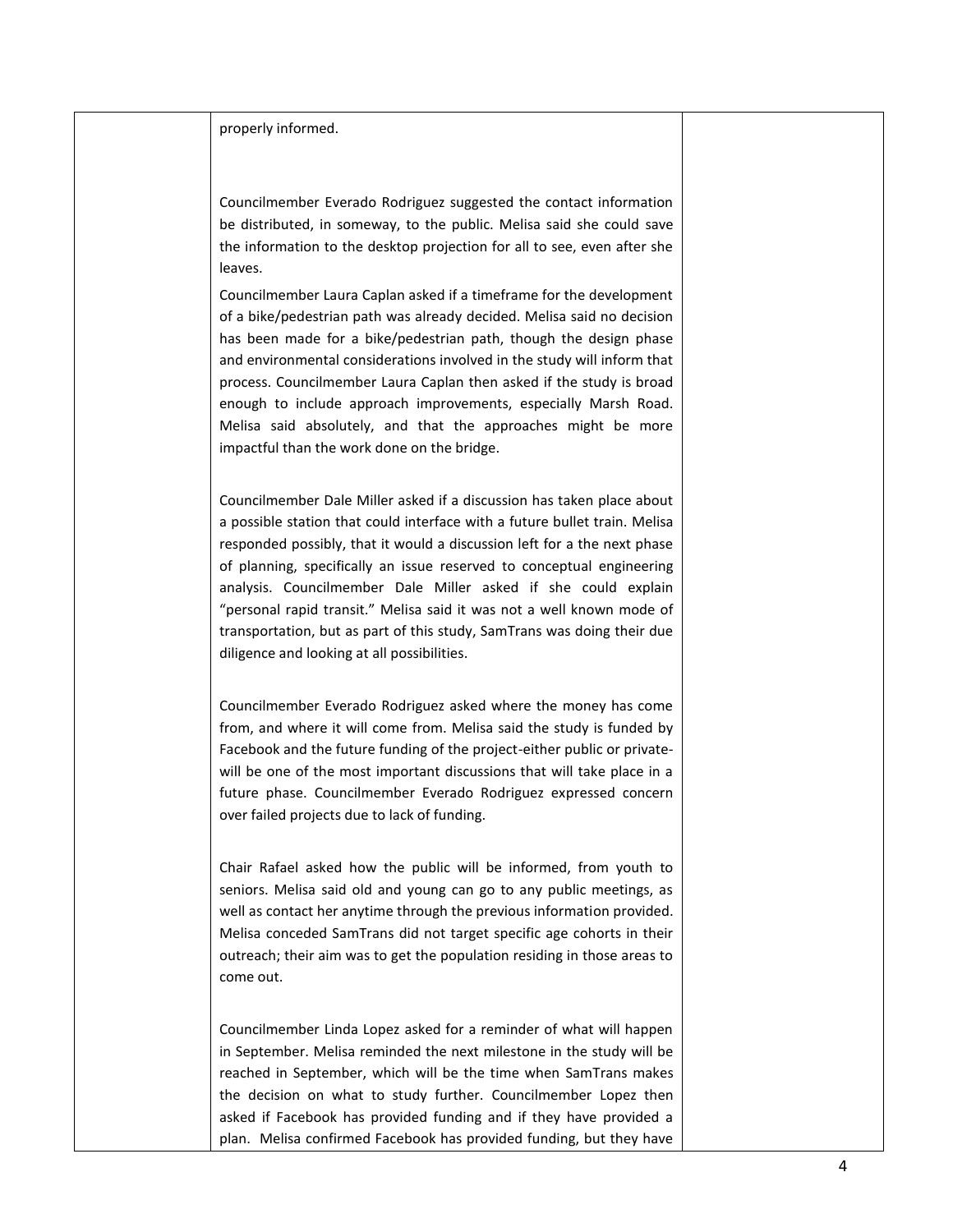|                        | not provided a plan- Facebook is solely a study partner. Councilmember<br>Lopez asked a third question of whether bike lanes will be included in<br>the plans. Melisa responded that yes, their study does look at that,<br>both: bike lanes in the right away and possibly bike lanes on the light<br>system.<br>Councilmember Linda Lopez commented<br>rail<br>and<br>recommended that the Silicon Valley Bicycle Coalition be included in<br>the process. Councilmember Linda Lopez followed up and asked what<br>outreach efforts are being done in the East Bay. Melisa assured that<br>whenever a milestone meeting is being held on the Peninsula, one is<br>being held in the East Bay. For her final question, Councilmember Linda |  |
|------------------------|---------------------------------------------------------------------------------------------------------------------------------------------------------------------------------------------------------------------------------------------------------------------------------------------------------------------------------------------------------------------------------------------------------------------------------------------------------------------------------------------------------------------------------------------------------------------------------------------------------------------------------------------------------------------------------------------------------------------------------------------|--|
|                        | Lopez asked if hard copies of the PowerPoint were available. Melisa<br>said there were not, but the information is up on the website, or Melisa<br>could email the PowerPoint directly to whomever.                                                                                                                                                                                                                                                                                                                                                                                                                                                                                                                                         |  |
|                        | Councilmember Diane Zermeno asked to what extent the project will<br>alleviate the job-housing imbalance. Melisa confirmed a model will be<br>made in the following steps to estimate the impact the project will<br>have on critical issues, such as the job-housing imbalance.                                                                                                                                                                                                                                                                                                                                                                                                                                                            |  |
|                        | In response to the public's questions, Melisa said options using existing<br>infrastructure, such as Caltrain light trains, will be looked at. However,<br>any alterations to achieve long term goals will require the rehab of the<br>rail bridge.                                                                                                                                                                                                                                                                                                                                                                                                                                                                                         |  |
|                        | Melisa assured that the project is not solidified; all options are still<br>being considered.                                                                                                                                                                                                                                                                                                                                                                                                                                                                                                                                                                                                                                               |  |
|                        | Melisa assured Facebook's impartiality, saying SamTrans is proceeding<br>as if Facebook wasn't a partner. Their opinions are not being take into<br>consideration.                                                                                                                                                                                                                                                                                                                                                                                                                                                                                                                                                                          |  |
|                        | Melisa said SamTrans is aware of the noise consequences that come<br>from developing a new transit, and that the problem will be further<br>investigated in any subsequent decisions.                                                                                                                                                                                                                                                                                                                                                                                                                                                                                                                                                       |  |
|                        | Melisa believes their study has not reached the point of considering<br>bike cars, but they of course want to be conscious of what makes use<br>easier; valet-parking for bikes will certainly be a factor in later analysis.                                                                                                                                                                                                                                                                                                                                                                                                                                                                                                               |  |
|                        | In regards to involving the Citizen Advisory Committee, Melisa<br>welcomes anyone to forward the information to whomever they<br>believe can provide insight.                                                                                                                                                                                                                                                                                                                                                                                                                                                                                                                                                                               |  |
| Supervisor's<br>Report | Irving Torres, Office of Supervisor Warren Slocum, provided the<br>following information:                                                                                                                                                                                                                                                                                                                                                                                                                                                                                                                                                                                                                                                   |  |
|                        | 175 people attended the fourth annual NFO Clean Up event,<br>including councilmembers Dale Miller, Laura Caplan,<br>Esperanza Vazquez, and a pair of partner organizations:<br>Sequoia High School and the NFO Youth Initiative. Together<br>they collected over 6,000 pounds of garbage in the North Fair<br>Oaks community. Irving expressed his and Supervisor Slocum's                                                                                                                                                                                                                                                                                                                                                                  |  |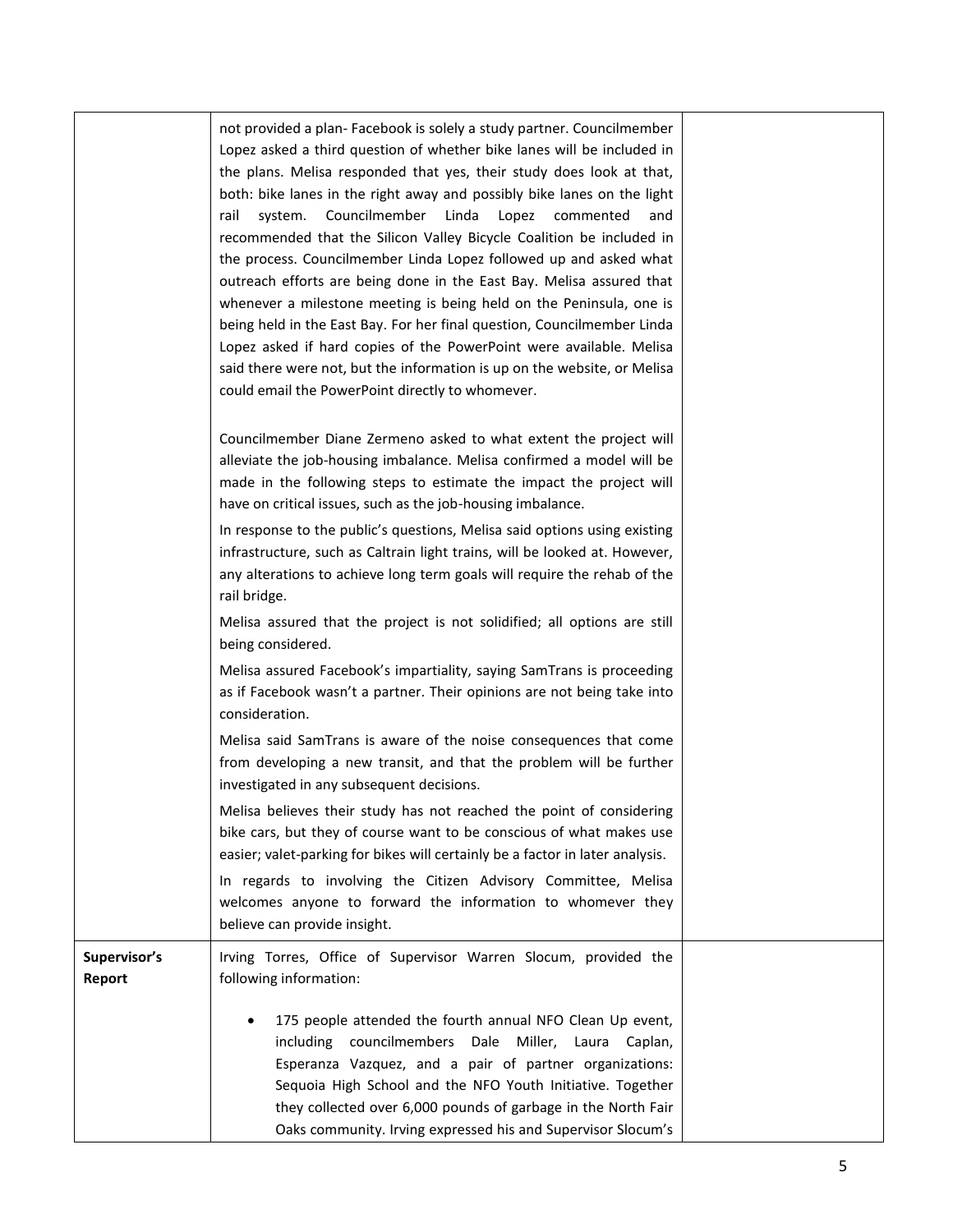|                                                 | thanks to all those who help better the community.<br>On June 11 the third annual Bike Rodeo was held and had 180<br>participants. Bike helmets and bikes were given away, and<br>resource booths were available for all. Thanks are warranted<br>to the California Highway patrol, the Sheriff's Office, the Office<br>of Sustainability, Chair Rafael and the Siena Youth Center and<br>their Bulldog Riders.<br>San Mateo County has worked to create a new app to help<br>Dad's spend time with their children by helping them locate<br>nearby parks, providing parenting tips, and share event<br>calendars. It is called SMCDads Mobile App, available through<br>Android and IOS.<br>On April 7, there was a Parks and Recreation Commission<br>meeting that approved the Preferred Plans in Concept and the<br>request for the Impact Study, which will begin in late August.<br>The next steps are:<br>The selection of a consulting firm that will conclude<br>1)<br>the environmental impact review<br>Identify the key areas of noise, traffic, and parking<br>2)<br>The Parks want to inform the Council that Parks have met with<br>a couple of neighbors who reside on the Del Norte side of the<br>park to further dialogue and outreach.<br>Chair Rafael Avendano asked if Irving could inform the council on<br>the vote of the Park's meeting. Irving did not have the official<br>numbers. Chair Rafael Avendano wanted to emphasize to the<br>council their recommendation was approved.<br>The FAA approved an alternative flight route, in addressing<br>$\bullet$<br>noise complaints by afflicted neighborhoods. A six-month pilot<br>program is underway. Irving will provide a report to the<br>council in the following days to provide more information<br>about developments.<br>Councilmember Linda Lopez asked how the FAA report impacts<br>NFO. Irving reminded Councilmember Lopez about the noise<br>complaints from neighborhoods, and how discussions have taken<br>place on how to mitigate the noise. Councilmember Lopez asked<br>when it would be the program would be implemented. Irving<br>responded it will begin on July 5. |  |
|-------------------------------------------------|-----------------------------------------------------------------------------------------------------------------------------------------------------------------------------------------------------------------------------------------------------------------------------------------------------------------------------------------------------------------------------------------------------------------------------------------------------------------------------------------------------------------------------------------------------------------------------------------------------------------------------------------------------------------------------------------------------------------------------------------------------------------------------------------------------------------------------------------------------------------------------------------------------------------------------------------------------------------------------------------------------------------------------------------------------------------------------------------------------------------------------------------------------------------------------------------------------------------------------------------------------------------------------------------------------------------------------------------------------------------------------------------------------------------------------------------------------------------------------------------------------------------------------------------------------------------------------------------------------------------------------------------------------------------------------------------------------------------------------------------------------------------------------------------------------------------------------------------------------------------------------------------------------------------------------------------------------------------------------------------------------------------------------------------------------------------------------------------------------------------------------------------------------------------------------|--|
|                                                 |                                                                                                                                                                                                                                                                                                                                                                                                                                                                                                                                                                                                                                                                                                                                                                                                                                                                                                                                                                                                                                                                                                                                                                                                                                                                                                                                                                                                                                                                                                                                                                                                                                                                                                                                                                                                                                                                                                                                                                                                                                                                                                                                                                             |  |
| <b>Deputy County</b><br><b>Manager's Report</b> | Mike Callagy, Deputy County Manager, provided the following<br>information:                                                                                                                                                                                                                                                                                                                                                                                                                                                                                                                                                                                                                                                                                                                                                                                                                                                                                                                                                                                                                                                                                                                                                                                                                                                                                                                                                                                                                                                                                                                                                                                                                                                                                                                                                                                                                                                                                                                                                                                                                                                                                                 |  |
|                                                 | A reminder to all of the upcoming Zoning Workgroup Meeting<br>on July 6 at 6:30 at the Siena Youth Center. It will be a great<br>opportunity to get feedback from the community on how to                                                                                                                                                                                                                                                                                                                                                                                                                                                                                                                                                                                                                                                                                                                                                                                                                                                                                                                                                                                                                                                                                                                                                                                                                                                                                                                                                                                                                                                                                                                                                                                                                                                                                                                                                                                                                                                                                                                                                                                   |  |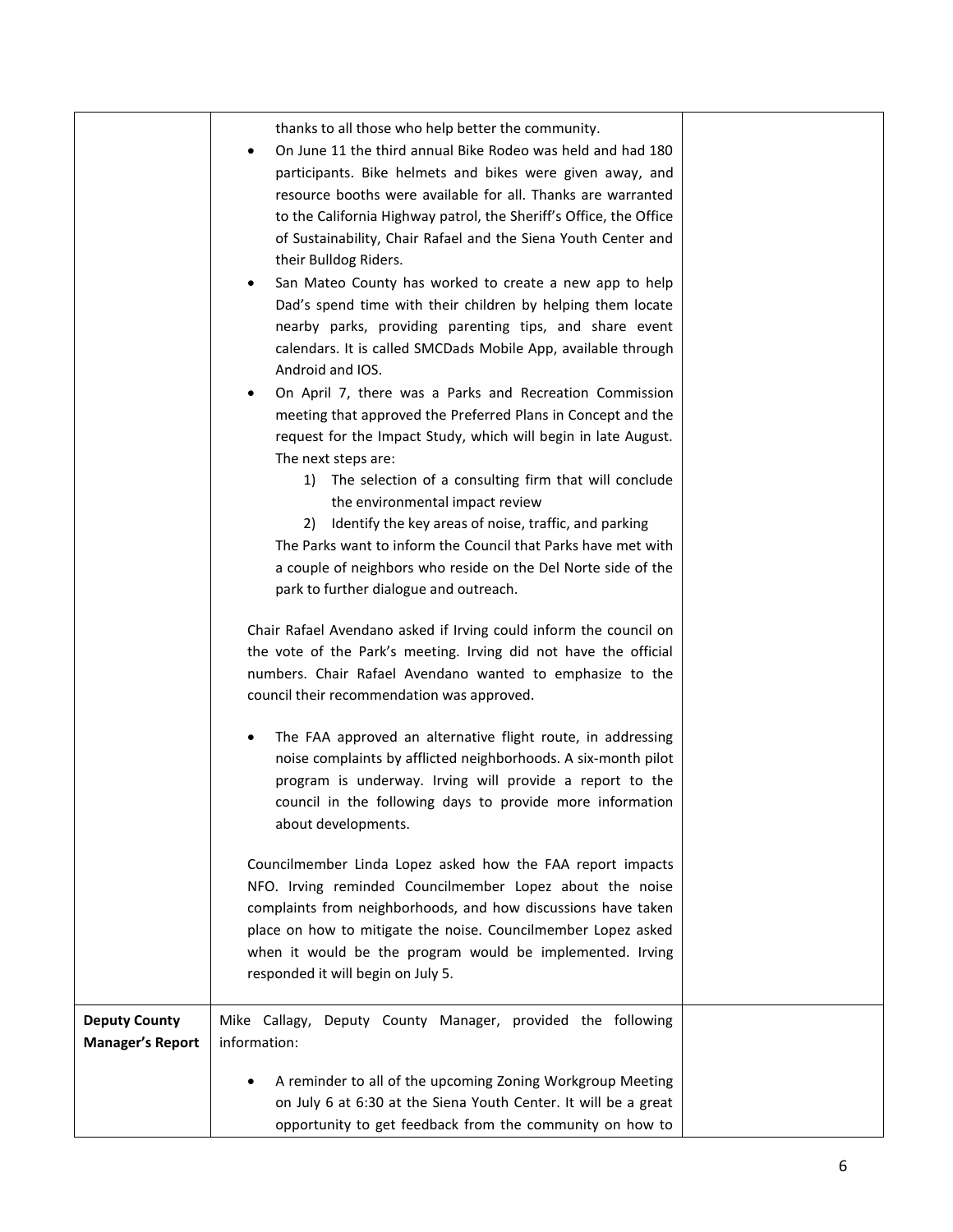go about fixing El Camino and 5<sup>th</sup> Avenue. Mike thanked Rafael and Sister Cristina for the use of the Siena Youth Center and their parking lot.

Councilmember Linda Lopez clarified the meeting was a part of the phase 2 of the zoning master plan, running from El Camino and 5<sup>th</sup> to the Target.

- An update on the Code Compliance and their Manager position: there are 17 applicants, and they will be vetting those applicants and conducting interviews late next week in the hope of picking anew Code-Compliance Manager within the next two weeks.
- Mike wanted to recognize the newest member of their staff, Maggie Cornejo. Maggie introduced herself, saying she is a graduate from San Jose State with a double major in Political Science and Spanish. Maggie grew up in NFO for her first ten years, and is glad to be back working in her first home community. Mike congratulated her and commended Maggie on her achievements, highlighting her spirit and knowledge of the are.

Councilmember Linda Lopez asked Mike what the state of the Steering Committee was. Mike said traffic studies are still being conducted, and, as soon as results are in, he will reconvene to discuss how to move the project along efficiently. As of current, weekly meetings are being held, and when developments are made, Mike will report to the Council. Councilmember Lopez asked if a definite date is set for a future plan, and Mike responded that as of this time, no, there is not.

Chair Rafael asked if a newsfeed was available to follow the development of this project. Mike agreed the information needs to be disseminated, but there is not a newsfeed. If asked, Mike would be happy to email any information to Chair Rafael, and he can post it on a bilingual website to inform their constituents.

• An update on the parking lot on Middlefield Road: there was an option by the seller to extend the project by 30 days, which was exercised; some conceptual designs for the parking lot itself are being looked at.

Councilmember Linda Lopez asked what is the connection between what was just reported and the parking consultant they hired. Mike explained the County will come back and discuss the designs for the parking lot, and what the community would like to see in the space in regards to term parking: metered, one hour, two hour- but most likely not overnight; he also hopes it will be aesthically pleasing.

Councilmember Laura Caplan wants to know what kind of integration will through with new consultant, in terms of incorporating previous amassed information. Mike believes that the first study did not go far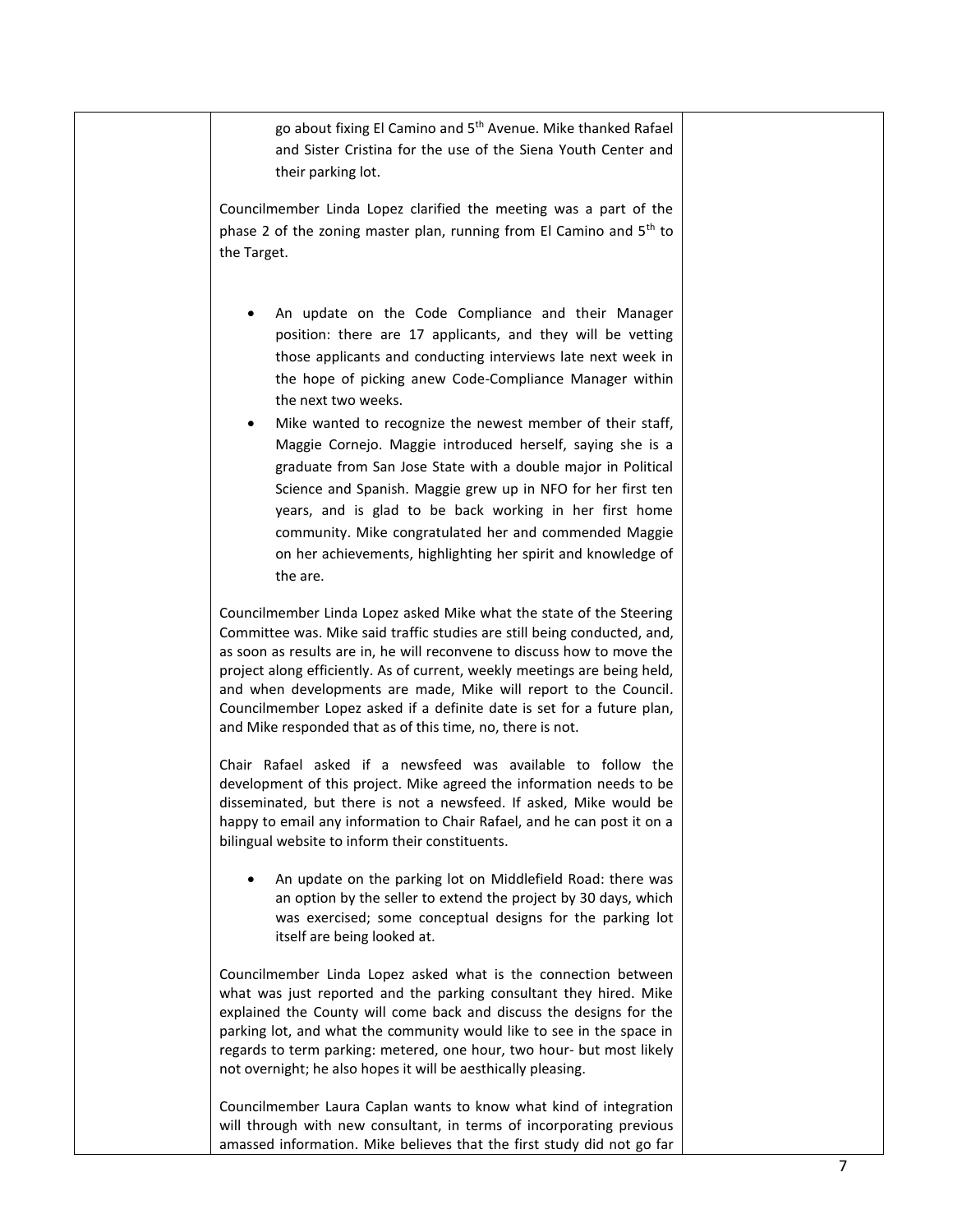|                                 | enough, which is the reasoning for a new study, but that a multifold of<br>ideas will be considered.                                                                                                                                                                                                                                                                                                                                           |  |
|---------------------------------|------------------------------------------------------------------------------------------------------------------------------------------------------------------------------------------------------------------------------------------------------------------------------------------------------------------------------------------------------------------------------------------------------------------------------------------------|--|
|                                 | Chair Rafael Avendano wants to know if there's a way for more inter-<br>connectedness between constituents, business leaders, and elected<br>officials to get together and brainstorm. Mike agrees wholeheartedly<br>with the sentiment, and in response could share drafts of their ideas for<br>public feedback.                                                                                                                             |  |
|                                 | Councilmember Linda Lopez believes important documentation already<br>exists and hopes the information is integrated by Mike's office. Mike<br>agrees and firms that they will pull from any source they can.                                                                                                                                                                                                                                  |  |
|                                 | The Council agreed to the recommendation of a study forum on<br>Middlefield Developments.                                                                                                                                                                                                                                                                                                                                                      |  |
| Councilmember<br><b>Reports</b> | Councilmember Dale Miller thanked Manuel Ramirez for his time and<br>role in the Clean-Up event.                                                                                                                                                                                                                                                                                                                                               |  |
|                                 | Councilmember Linda Lopez mentioned a heartfelt email from Mike<br>Murkish, former Commander Highway Patrol. His work in the<br>community was excellent and deserves thanks for the City Council.                                                                                                                                                                                                                                              |  |
|                                 | Chair Rafael Avendano thanked all those who came put for the<br>community Clean-Up, especially Manuel. Rafael also thanked SMC and<br>Supervisor Slocum for providing resources for the Bike Rodeo. Chair<br>Rafael joined Irving Torres in thanking NFO Forward for help in both<br>events. Lastly, Chair Rafael congratulated NFOYI's graduates- 28<br>students received their achievement awards, and are appreciated for<br>their service. |  |
| Adjournment                     | Chair Rafael Avendano adjourned the meeting at 9:00 p.m.                                                                                                                                                                                                                                                                                                                                                                                       |  |
|                                 |                                                                                                                                                                                                                                                                                                                                                                                                                                                |  |
|                                 |                                                                                                                                                                                                                                                                                                                                                                                                                                                |  |
|                                 |                                                                                                                                                                                                                                                                                                                                                                                                                                                |  |
|                                 |                                                                                                                                                                                                                                                                                                                                                                                                                                                |  |
|                                 |                                                                                                                                                                                                                                                                                                                                                                                                                                                |  |